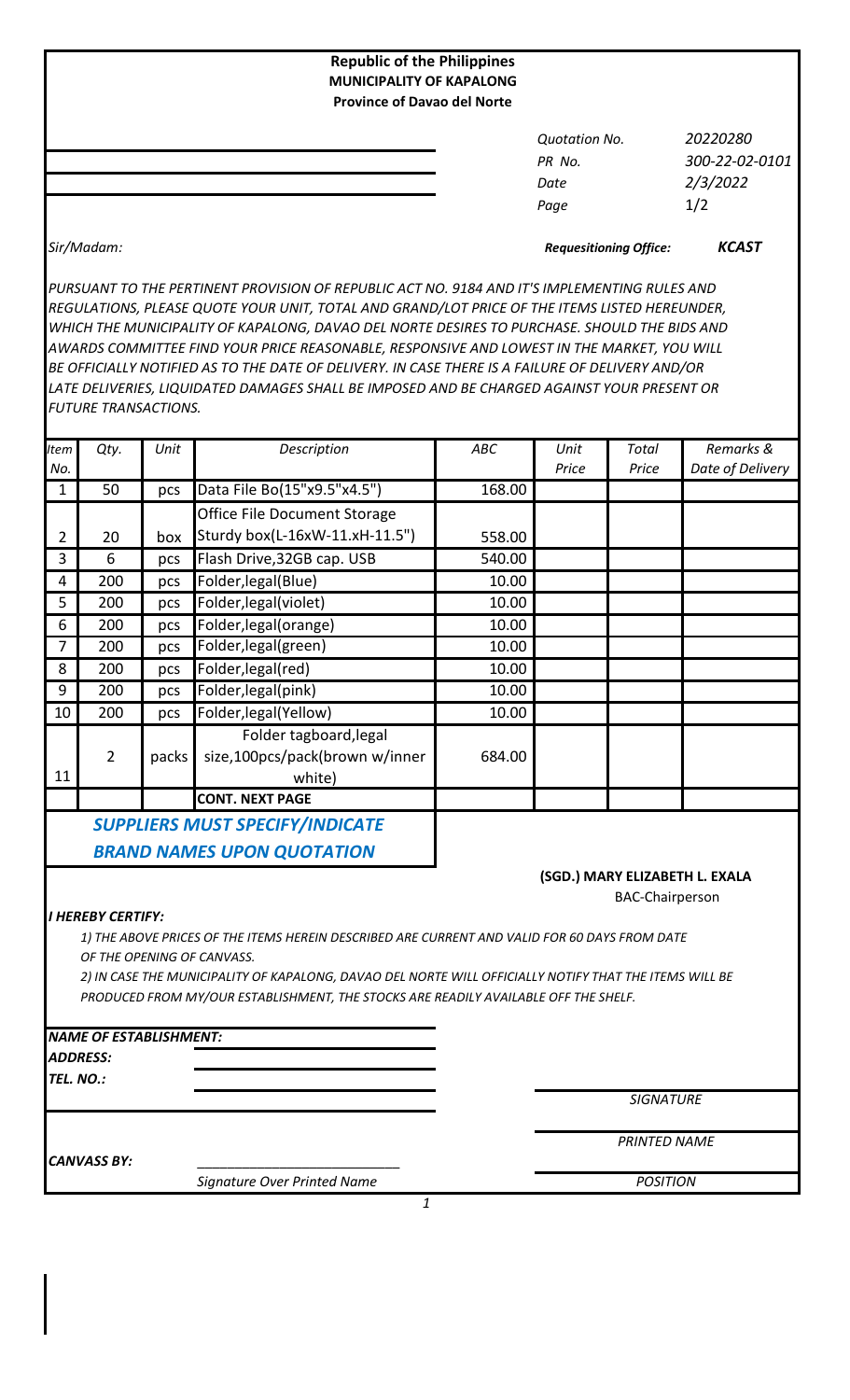| <b>Republic of the Philippines</b><br><b>MUNICIPALITY OF KAPALONG</b> |                      |                |
|-----------------------------------------------------------------------|----------------------|----------------|
| <b>Province of Davao del Norte</b>                                    |                      |                |
|                                                                       | <b>Quotation No.</b> | 20220280       |
|                                                                       | PR No.               | 300-22-02-0101 |
|                                                                       | Date                 | 2/3/2022       |
|                                                                       | Page                 | 1/2            |
|                                                                       |                      |                |

## *Sir/Madam: Requesitioning Office: KCAST*

*PURSUANT TO THE PERTINENT PROVISION OF REPUBLIC ACT NO. 9184 AND IT'S IMPLEMENTING RULES AND REGULATIONS, PLEASE QUOTE YOUR UNIT, TOTAL AND GRAND/LOT PRICE OF THE ITMES LISTED HEREUNDER, WHICH THE MUNICIPALITY OF KAPALONG, DAVAO DEL NORTE DESIRES TO PURCHASE. SHOULD THE BIDS AND AWARDS COMMITTEE FIND YOUR PRICE REASONABLE, RESPONSIVE AND LOWEST IN THE MARKET, YOU WILL BE OFFICIALLY NOTIFIED AS TO THE DATE OF DELIVERY. IN CASE THERE IS A FAILURE OF DELIVERY AND/OR LATE DELIVERIES, LIQUIDATED DAMAGES SHALL BE IMPOSED AND BE CHARGED AGAINST YOUR PRESENT OR FUTURE TRANSACTIONS.*

| <b>tem</b> | Qty. | Unit  | Description                             | ABC        | Unit  | Total | Remarks &        |
|------------|------|-------|-----------------------------------------|------------|-------|-------|------------------|
| No.        |      |       |                                         |            | Price | Price | Date of Delivery |
| 12         | 40   | bots  | Ink Epson 003(Black)                    | 350.00     |       |       |                  |
| 13         | 20   | bots  | Ink Epson 003(Cyan)                     | 350.00     |       |       |                  |
| 14         | 20   | bots  | Ink Epson 003 (magenta)                 | 350.00     |       |       |                  |
| 15         | 20   | bots  | Ink Epson 003(yellow)                   | 350.00     |       |       |                  |
| 16         | 35   |       | reams paper Fastener, vinyl coated 50's | 50.00      |       |       |                  |
| 17         | 211  | reams | Paper multicopy A4 size 70 gsm          | 228.00     |       |       |                  |
| 18         | 275  |       | reams paper Multicopy legal 70 gsm      | 234.00     |       |       |                  |
|            |      |       | Plastic Cellophane, thick (for          |            |       |       |                  |
| 19         | 3    | roll  | cover)50 meters                         | 762.00     |       |       |                  |
| 20         | 30   | packs | Photopaper 20 sheets A4 size            | 102.00     |       |       |                  |
| 21         | 50   | pcs   | PVS transparent                         | 15.00      |       |       |                  |
| 22         | 100  | box   | tabing Letter 5 pcs/box                 | 24.00      |       |       |                  |
| 23         | 16   | roll  | tape Transparent                        | 42.00      |       |       |                  |
| 24         | 10   | packs | Vellum Board 10pcs/pack long            | 42.00      |       |       |                  |
|            |      |       | <b>Total Approved Budget Contract</b>   | 196,964.00 |       |       |                  |

 *SUPPLIERS MUST SPECIFY/INDICATE BRAND NAMES UPON QUOTATION*

## BAC-Chairperson **(SGD.) MARY ELIZABETH L. EXALA**

## *I HEREBY CERTIFY:*

*1) THE ABOVE PRICES OF THE ITEMS HEREIN DESCRIBED ARE CURRENT AND VALID FOR 60 DAYS FROM DATE OF THE OPENING OF CANVASS.*

*2) IN CASE THE MUNICIPALITY OF KAPALONG, DAVAO DEL NORTE WILL OFFICIALLY NOTIFY THAT THE ITEMS WILL BE PRODUCED FROM MY/OUR ESTABLISHMENT, THE STOCKS ARE READILY AVAILABLE OFF THE SHELF.*

## *NAME OF ESTABLISHMENT:*

*ADDRESS:*

*TEL. NO.:*

*SIGNATURE*

*PRINTED NAME*

CANVASS BY:

*Signature Over Printed Name*

*POSITION*